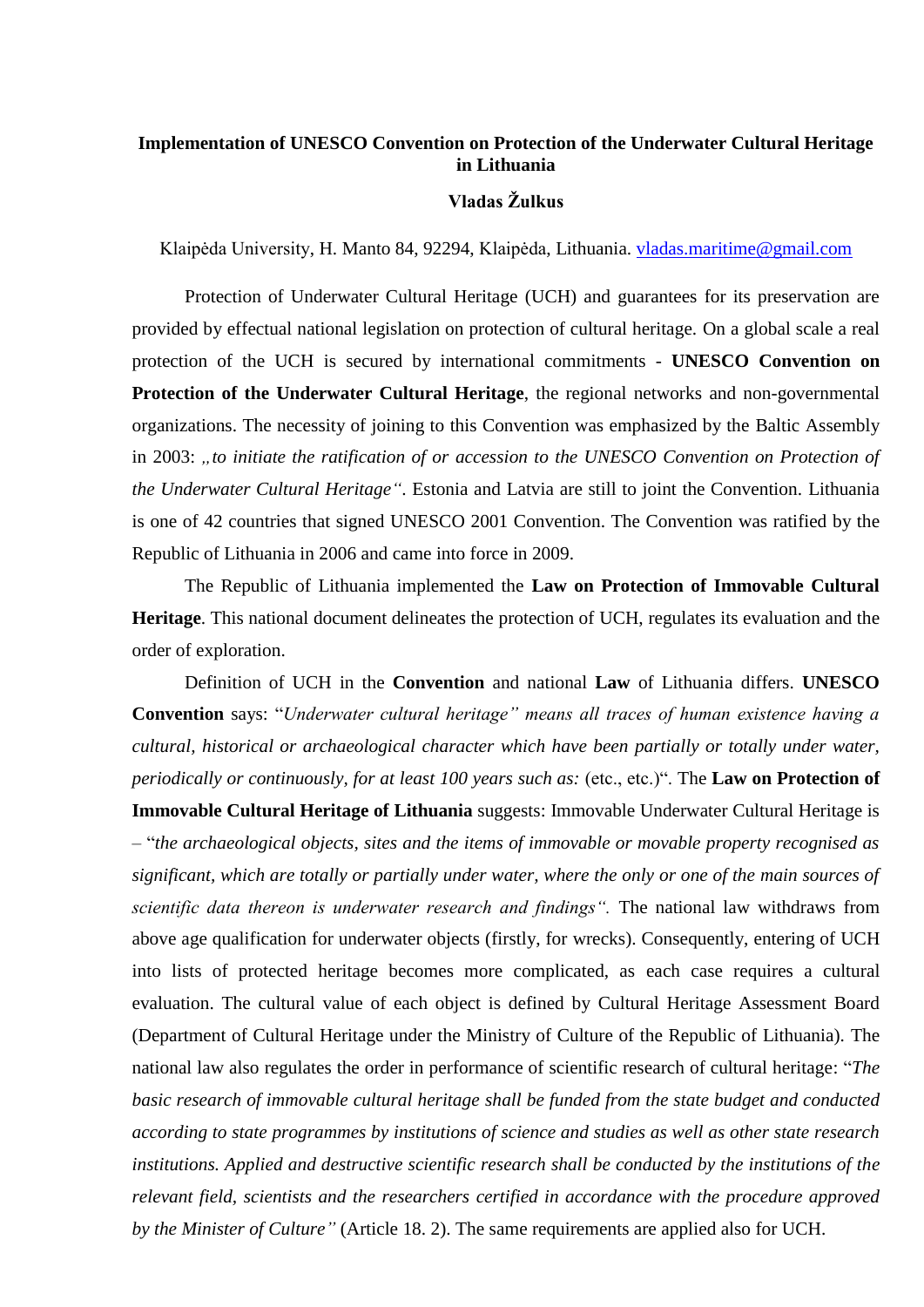New UCH objects are not always found by archaeologists. Very often the first wreck visitors are amateur divers. Only in rare cases after their visits the wrecks remain untouched. After several visits most of the artefacts disappear instead of being lifted. UCH is under real threat until legislative protection is applied. However, before this protection is applied, the wreck can lose many authentic elements. UNESCO Convention insistently recommends protecting underwater cultural heritage *"in situ"*. To stop the commercial excavation and pillaging salvaging part of the cargo and artefacts, de-accessioning of the artefacts is not recommended. The national law does not interdict from lifting of artefacts: "*In an object protected for scientific knowledge, territory thereof or a site, it shall be prohibited: without the consent of an institution in charge of protection, to move, research, lift underwater objects, separate parts thereof or archaeological findings in inland*  waters, the territorial sea and contiguous zone as defined in international treaties of the Republic of *Lithuania"* (Article 17. 1, 4).

However, a real threat to UCH encourages discussion on strict observance of these prohibitions. We presume that in some cases, in order to pre-empt possible pillage and dispersion of collections it is required to salvage some of the artefacts from the wrecks. Salvaging wreck parts appears to be contrary to the Convention, but preserves the integrity of finds from the wrecks. This practice should be applied to accidental finds, but not to the cargo. The valuable cargo can be secured by covering the parts of the wreck with a protective metal net and blocking the openings in the wreck's interior.

**Case studies.** "Lutra" wreck case. The wreck was discovered in 1997 and rediscovered in 2005 (Fig.1). This sailing vessel could drown in the early 20th century. Since 2011 it is often visited by divers. The ship's bell was raised in May 2012 after consultations with archaeologists, since it could be stolen. The wreck is not legally protected. The robbery signs are obvious. In the summer time the archaeologists of Klaipėda University lifted a few artefacts from the wreck. These artefacts are now a part of a collection at Lithuanian Maritime Museum. Should they brought back and be exhibited *in situ*?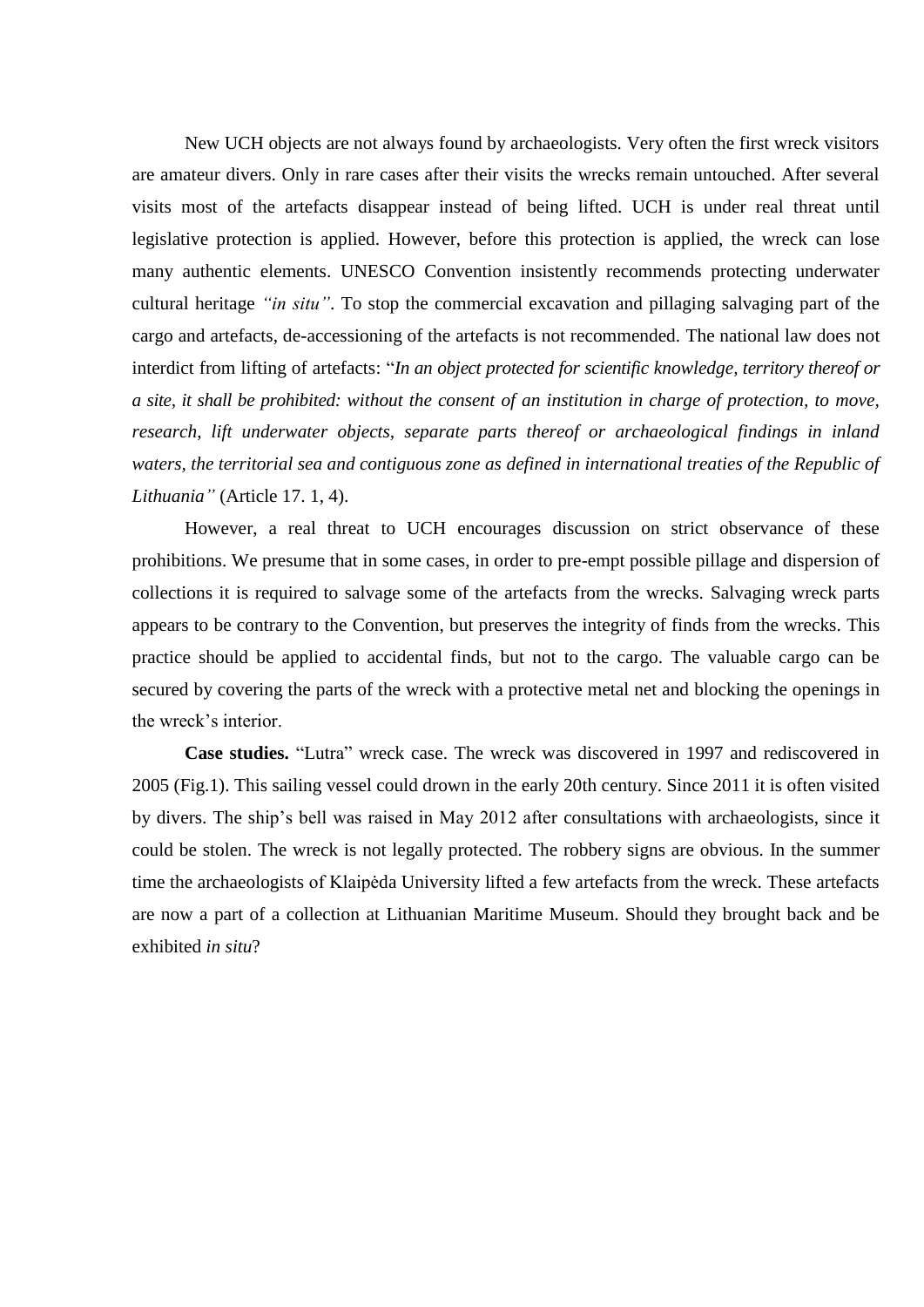

Fig1"Lutra" wreck from the early 20th century. The room in the back of the ship. Photo by V. Žulkus

"U-580" wreck case. June 24, 2013. *Wikipedia* information: "*A group of Lithuanian diving enthusiasts found German submarine U-580. November 11, 1941: U-580 collided with the target ship SS Angelburg and sank in the Baltic Sea, 14 km South West of Memel (currently Klaipėda, Lithuania) (12 casualties, 32 survivors)".* The submarine was discovered by the hydrographic vessel "Varūna" (Lithuanian Maritime Safety Administration) in the March. Archaeologists of Klaipėda University learned about the discovery only at the end of June. On July 02, 2013 the Department of Cultural Heritage sent letters to the Ministry of Transport and Communications, State Border Guard Service, Lithuanian Maritime Safety Administration and Klaipėda University, forbidding very fast shipping and diving in the area. Meanwhile, on August 16 the German



Fig2"U-580" wreck. The top of the observation scope, used to scan the sky, is already destroyed. Photo by V. Žulkus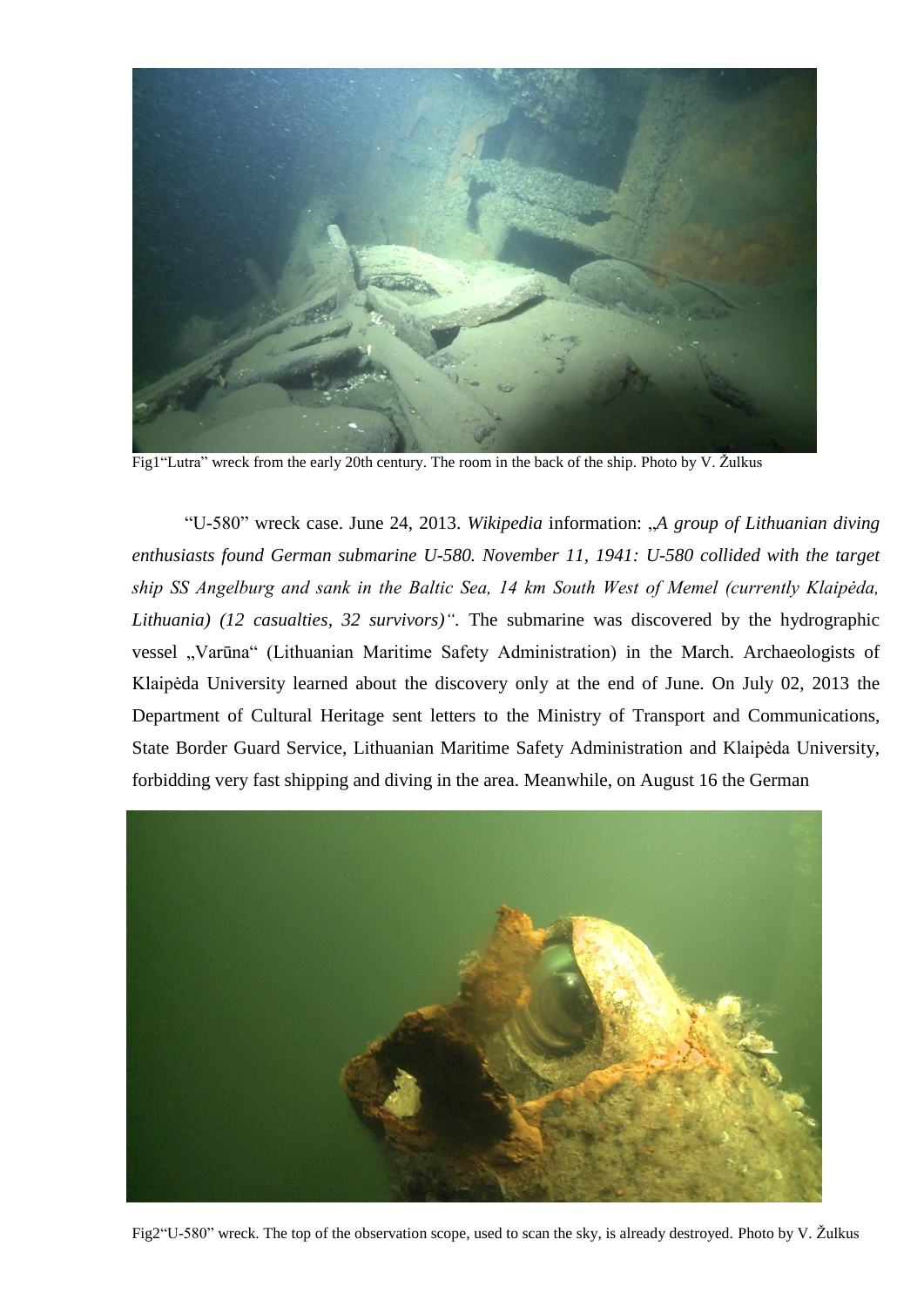Embassy sent a note, requesting to treat this warship as a soldiers grave and ban diving, satisfying curiosity and the pursuit of profit. Attempts were also made to remove the wreck's parts (Fig.2).

How can we avoid similar cases? How to improve the protection of UCH in territorial waters of Lithuania? What is to be done to make Lithuania a model Member State of the Convention?

In compliance with different international agreements Lithuania may employ different sources about finds on the seafloor. UNCLOS primarily: "*States have the duty to protect objects of an archaeological and historical nature found at sea and shall cooperate for this purpose"* (Article 303. 1). The practice shows that the Department of Cultural Heritage receives no information about above finds or receives it either too late or indirectly. The Department is directly responsible for the prosecution of requirements of the Convention. However, the Convention was ratified by the Parliament of Lithuania and the State is responsible for its execution. In compliance with the governmental order the Department of Cultural Heritage ought to have priority in receiving information about discovered underwater objects from all institutions, involved in underwater explorations within Lithuanian territorial waters and EZ (Lithuanian Maritime Safety Administration, Ministry of Environment, Port of Klaipėda, Lithuanian Naval Forces, etc.). These activities could be coordinated by Lithuanian State Cultural Heritage Commission (an authority, subordinate to Lithuanian Parliament). Information about underwater finds should be confidential and expeditiously sent to the Department of Cultural Heritage. After evaluation of the object by specialists legal protective measures should be taken. However, the period of time between discovery of a find and employment of protection measures remains to be too long.

UCH is to be respected in all documents and strategies, related to protection of the marine environment. Unfortunately, this is not true. In "Lithuanian Proposals for the EU Baltic Sea Strategy" it is impossible to trace a single word about protection of UCH. What about designation of UCH areas and restrictions for other marine space users?

Exploration of UCH and its preservation is not possible without cooperation with neighbouring countries. In 2009 the University organized a joint underwater archaeological expedition with Estonian Maritime Museum (gratitude to a colleague Vello Mäss) and searched for Lithuanian Warship - "Prezidentas Smetona", which sank at the end of WWII off the coast of Estonia. Cooperation with Germany is necessary for identification of ships that sank in Lithuanian territorial waters during WWI and WWII.

While realizing requirements of the Convention education of society and introduction of the role of UCH in sustainable development is essential. UCH must be accessible to the society and sustainable underwater tourism concept and principles are to be developed. Measures should also be taken to prevent any further cases of looting and to fight against the destruction of UCH. A very